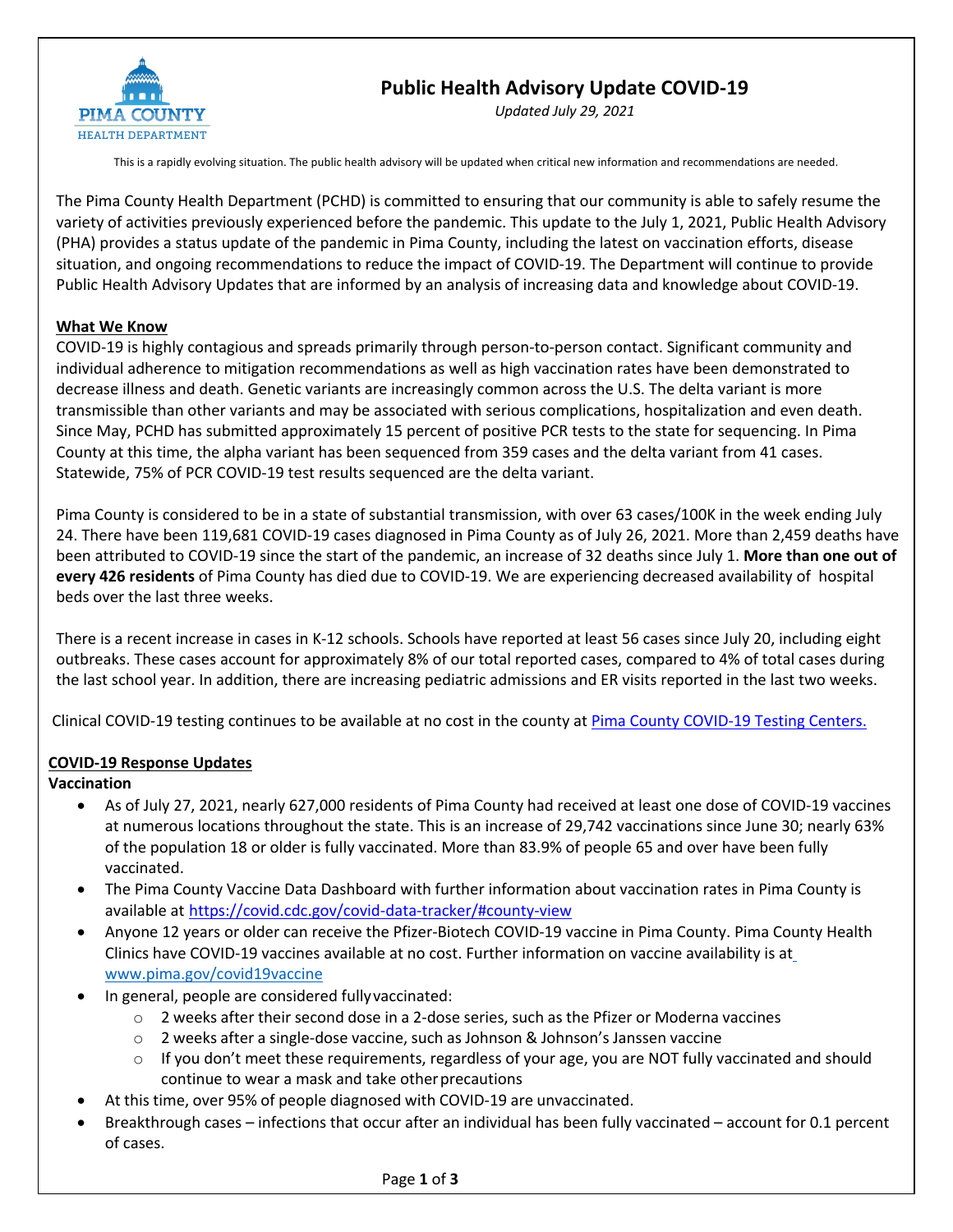## **Therapeutics**

• Combination monoclonal antibody therapies remain available in Pima County under Emergency Use Authorization. Information is available www.pima.gov/covid19mab and https://www.covid19treatmentguidelines.nih.gov/statement-on-bamlanivimab-plusetesevimab-eua/.

## **COVID-19 Mitigation Measures**

## • **Face Coverings**

- o PCHD **strongly recommends** that all Pima County residents 5 and older (including fully vaccinated individuals) wear masks in public indoor settings if six feet of physical distancing can't be maintained. This does not apply to K-12 schools. See below for K-12 Schools mask guidance.
- $\circ$  Fully vaccinated as well as unvaccinated residents and employees of correctional facilities, homeless shelters, congregate living facilities and health care facilities or people on planes, buses, trains, and other forms of public transportation traveling into, within, or out of the United States and in transportation hubs such as airports, bus, train or other transit stations should continue to wear a mask.
- $\circ$  Fully vaccinated as well as unvaccinated individuals who are immune compromised, including those undergoing transplant or cancer treatment, should seek the guidance of their clinical care team before discontinuing mask use.
- $\circ$  People who are vaccinated and develop symptoms of COVID-19 should get tested for COVID-19.
- o Regardless of vaccination status, correct use of well-fitted face coverings **may be required** by businesses, health care facilities, public transportation or other entities that serve the public.

#### **Maintenance of Public Health Mitigation Measures**

- PCHD recommends the following mitigation measures be continued by all:
	- o Stay home when sick with a fever, cough, or other COVID-19 symptoms
	- $\circ$  Cover coughs and sneezes with a tissue or fabric or, if not possible, into their sleeve or elbow (but not into hands)
	- o Frequently wash hands with soap and water for at least 20 seconds or use hand sanitizer
	- o Avoid poorly ventilated and crowdedspaces.

#### **Reporting**

- Reporting of confirmed and suspected cases of COVID-19 to the **Pima County Health Department**  continues to be required for schools, businesses, and government entities if individuals test positive for COVID-19 and were present in the workplace or school within the 48 hours prior to onset of symptoms or testing.
- Entities should instruct employees, staff or students to adhere to isolation and quarantine protocols specified by the County and exclude positive cases and close contacts from the school or workplace during the isolation or quarantine periods.

## **School and Childcare Settings**

- PCHD **strongly recommends** that all teachers, staff, students, and visitors to K-12 schools wear masks indoors at all times during school regardless of vaccination status.
- Teachers, school administrators, and staff should continue to follow CDC's school guidance.
- The school dashboard indicates that Pima County is considered to have substantial transmission as of this date; data is available at https://www.azdhs.gov/covid19/index.php#schools-dashboard
- The Health Department continues to support schools and districts in implementing strong layered mitigation strategies as a part of their return tolearning.